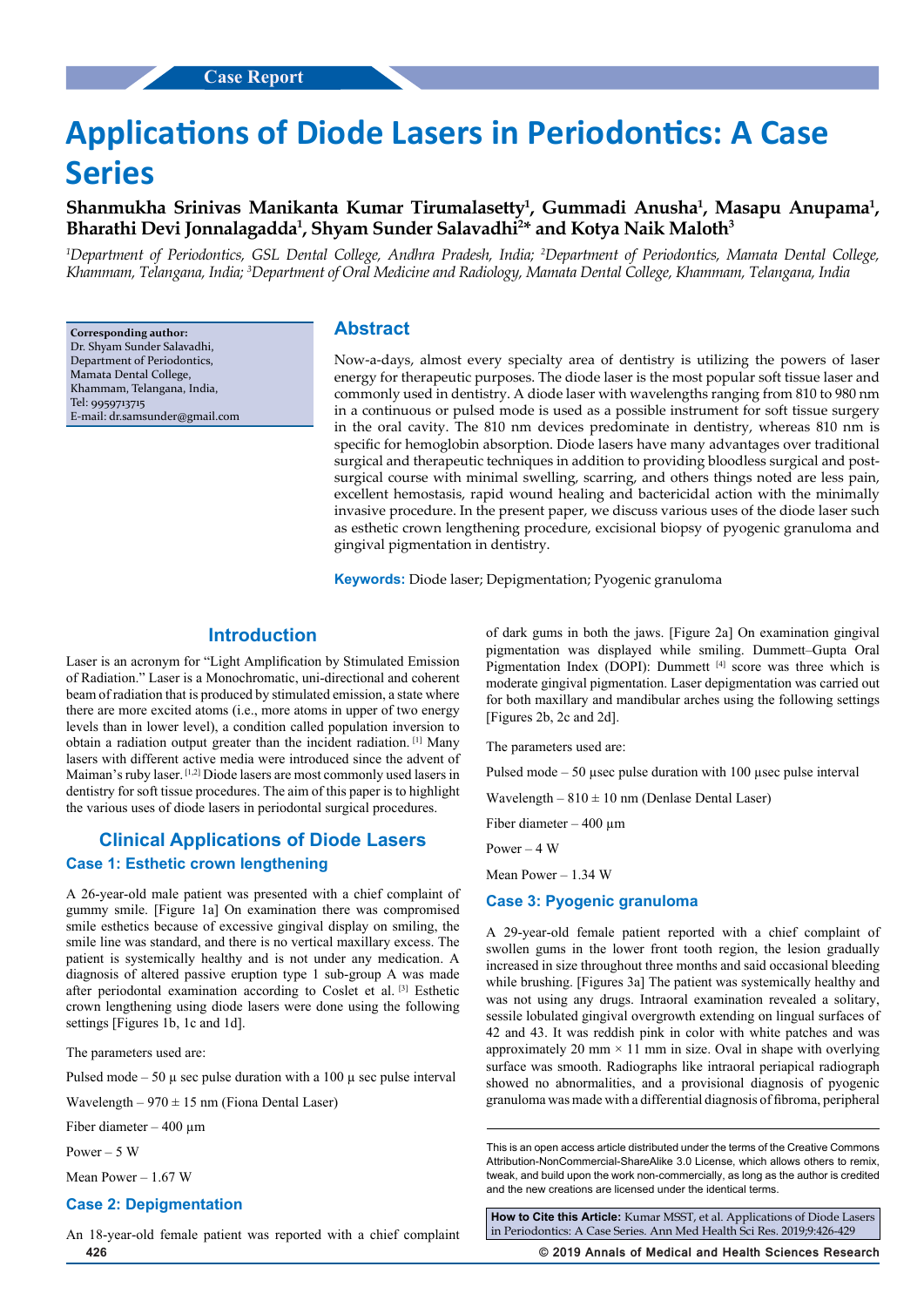

**Figure 1:** (a) Gingival smile (b) Incision given with laser (c) Immediate post-operative (d) Esthetic gingival contour.



Figure 2: (a) Dummett's class II gingival pigmentation (b) depigmentation using a laser (c) Immediate post-operative (d) 6 months followup showing esthetic gingival color.



**Figure 3:** (a) Pyogenic granuloma (b) Excision using the laser (c) Immediate post-operative (d) Two weeks post-operative.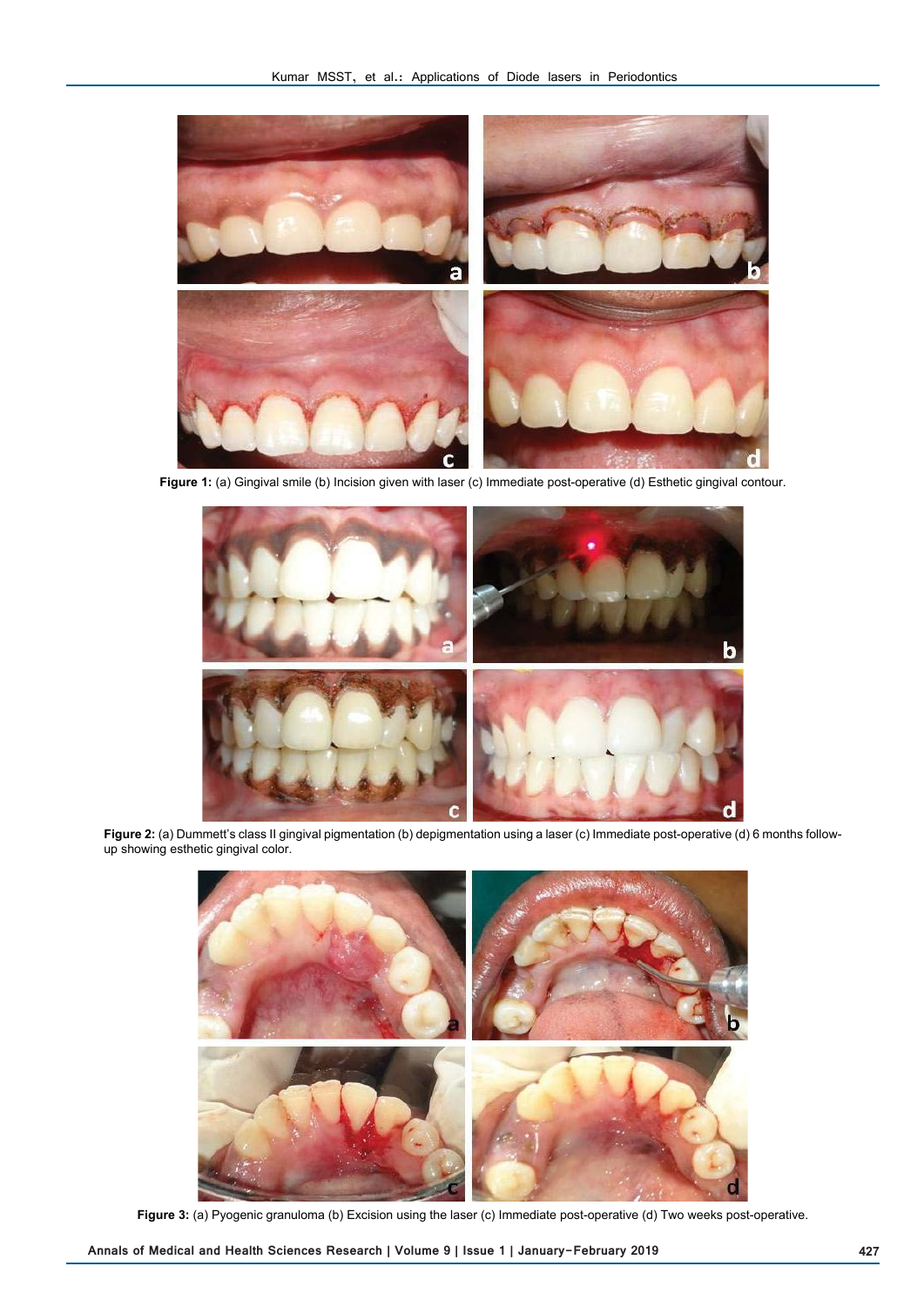ossifying fibroma, peripheral giant cell granuloma, and hemangioma. Excision was done using a laser, and the following settings were used [Figures 3b, 3c, and 3d].

The parameters used are:

Continuous mode

Wavelength –  $810 \pm 10$  nm (Denlase Dental Laser)

Fiber diameter  $-400 \mu m$ 

Power  $-2$  W

Mean Power – 2 W

# **Discussion**

We present three case reports that highlight the importance of laser usage in dentistry. Among various lasers, diode laser has become a crucial tool in the dental armamentarium due to its exceptional ease of use and affordability. The key advantage with diode laser is, its wavelength spectrum (810–1064 nm) is well absorbed by melanin, hemoglobin, and other chromophores that are commonly present in periodontal tissues. [4,5] With Diode Lasers the laser energy can be transmitted through a thin fiber as small as 200µ so that it can easily penetrate deep periodontal pockets to deliver its therapeutic effects. [5] Along with these features, it also has the added advantages such as portability, convenience and cost efficiency. Hence it can be easily incorporated into the dental practice. [5]

Diode Lasers are expected to help tissues in an inflamed and/or damaged state, enter the healing and regenerative phases by thorough debridement and decontamination of diseased tissues rapidly, and by modulating or activating cell metabolism in the surrounding tissues. [6,7] In the last decade, it has been suggested that laser irradiation alters cellular behavior by affecting the mitochondrial respiratory chain or membrane calcium channels and that it can facilitate collagen synthesis, angiogenesis, and growth factor release, which eventually accelerate wound healing. [8-12] Diode lasers have been used in the treatment of periodontal disease and have shown complete epithelial removal and irradiation of periodontal pockets has been shown to have an antimicrobial effect termed as bacterial laser reduction. This complete removal of epithelium could delay epithelial down growth and allow connective tissue attachment to occur leading to new attachment. [13]

Currently, there is minimal evidence to support the use of a laser for subgingival debridement, either as a monotherapy or adjunct to SRP. [14,15] However, there are many unique advantages of Lasers in surgical aspects of periodontal therapy such as hemostasis, reduced pain, accelerated wound healing, bactericidal action, and minimally invasive nature. [16,17]

# **Types of diode lasers**

The active medium of the diode laser is a solid-state semiconductor made of aluminum, gallium, arsenide, and occasionally indium; For the most part, the high power diode lasers used in laser medicine, and to pump solid-state lasers, are aluminum gallium arsenide (AIGaAs) lasers that provide a nominal laser wavelength of 800 nm, or indium gallium arsenide (InGaAs) lasers that provide wavelengths around 980 nm. [1,18] Wavelengths are ranging from approximately 400 nm to 25000 nm. In dentistry most commonly used wavelengths are 810 and 980nm. [1] The 810 nm wavelength is specific for hemoglobin absorption; the 940nm wavelength provides a balanced ratio between the light irradiated into the tissue and the absorption by hemoglobin and water; the 980nm wavelength is such that it is specific for hemoglobin and water.<sup>[19]</sup>

#### **Clinical applications**

Among the procedures cleared for marketing by the Food and Drug

Administration (FDA) are ablating, incising, excising and coagulation for all types of intraoral soft tissue surgery. Specific approvals include; aphthous ulcer treatment, sulcular debridement, removal of coronal pulp, adjunct to root canal procedures, pulpotomy as adjunct to root canal retreatment, tooth whitening, aid in diagnosis of dental caries, blood flow measurements, treatment of herpetic lesions, coagulation of extraction sites, reduction of bacterial levels (decontamination) and inflammation, aid in detection and localization of subgingival dental calculus, and removal of highly inflamed edematous tissue affected by bacterial penetration of the pocket lining and junctional epithelium. [18,20]

Continuous wave (CW) vs. pulsed. Several studies at that time showed that continuous wave mode at 1W power was enough to reach a bactericidal effect on roots, root canals, and implant surfaces. [16,17,21] Application of 3 to 4 W in continuous modeled very fast to carbonization of the soft tissue which causes higher absorption followed by heavy thermal damage and necrosis of the tissue. To approach better results in soft tissue treatment without much carbonization, it was necessary to interrupt the CW mode. That was done by chopping the CW mode. Pulses down to several 100 usec were utilized.

# **Conclusion**

Although there is an ongoing debate over the efficiency and costbenefit ratios of using lasers, there are substantial benefits of using a laser especially a diode laser such as reduced pain, hemostasis, and improved patient comfort. Hence lasers may be considered as a boon rather than bane for the dentistry.

# **Conflict of Interest**

The authors disclose that they have no conflicts of interest.

#### **References**

- 1. Hitz CB, Ewing JJ, Hecht J. Introduction to laser technology. 4th ed. Hoboken, N.J: Wiley-IEEE Press; 2012;23-25.
- 2. Maiman TH. Stimulated optical radiation in ruby lasers. Nature. 1960;187:493.
- 3. Coslet JG, Vanarsdall R, Weisgold A. Diagnosis and classification of delayed passive eruption of the dentogingival junction in the adult. Alpha Omegan 1977;70:24-28.
- 4. Dummett CO, Barens G. Oromucosal pigmentation: An updated literary review. J Periodontol 1971;42:726-736.
- 5. Schwarz F, Aoki A, Sculean A, Becker J. The impact of laser application on periodontal and peri-implant wound healing. Periodontol 2000 2009;51:79-108.
- 6. Aoki A, Mizutani K, Schwarz F, Sculean A, Yukna RA, Takasaki AA, et al. Periodontal and peri-implant wound healing following laser therapy. Periodontol 2000 2015;68:217-269.
- 7. Jin JY, Lee SH, Yoon HJ. A comparative study of wound healing following incision with a scalpel, diode laser or Er, Cr: YSGG laser in guinea pig oral mucosa: A histological and immuno-histochemical analysis. Acta Odontol Scand 2010;68:232-238.
- 8. Pereira AN, De Eduardo C P, Matson E, Marques MM. Effect of low-power laser irradiation on cell growth and procollagen synthesis of cultured fibroblasts. Lasers Surg Med 2002;31:263-267.
- 9. Hawkins D, Abrahamse H. Effect of multiple exposures of lowlevel laser therapy on the cellular responses of wounded human skin fibroblasts. Photomed Laser Surg 2006;24:705-714.
- 10. Alexandratou E, Yova D, Handris P, Kletsas D, Loukas S. Human fibroblast alterations induced by low power laser irradiation at the single cell level using confocal microscopy. Photochem Photobiol Sci Off J Eur Photochem Assoc Eur Soc Photobiol 2002;1:547-552.